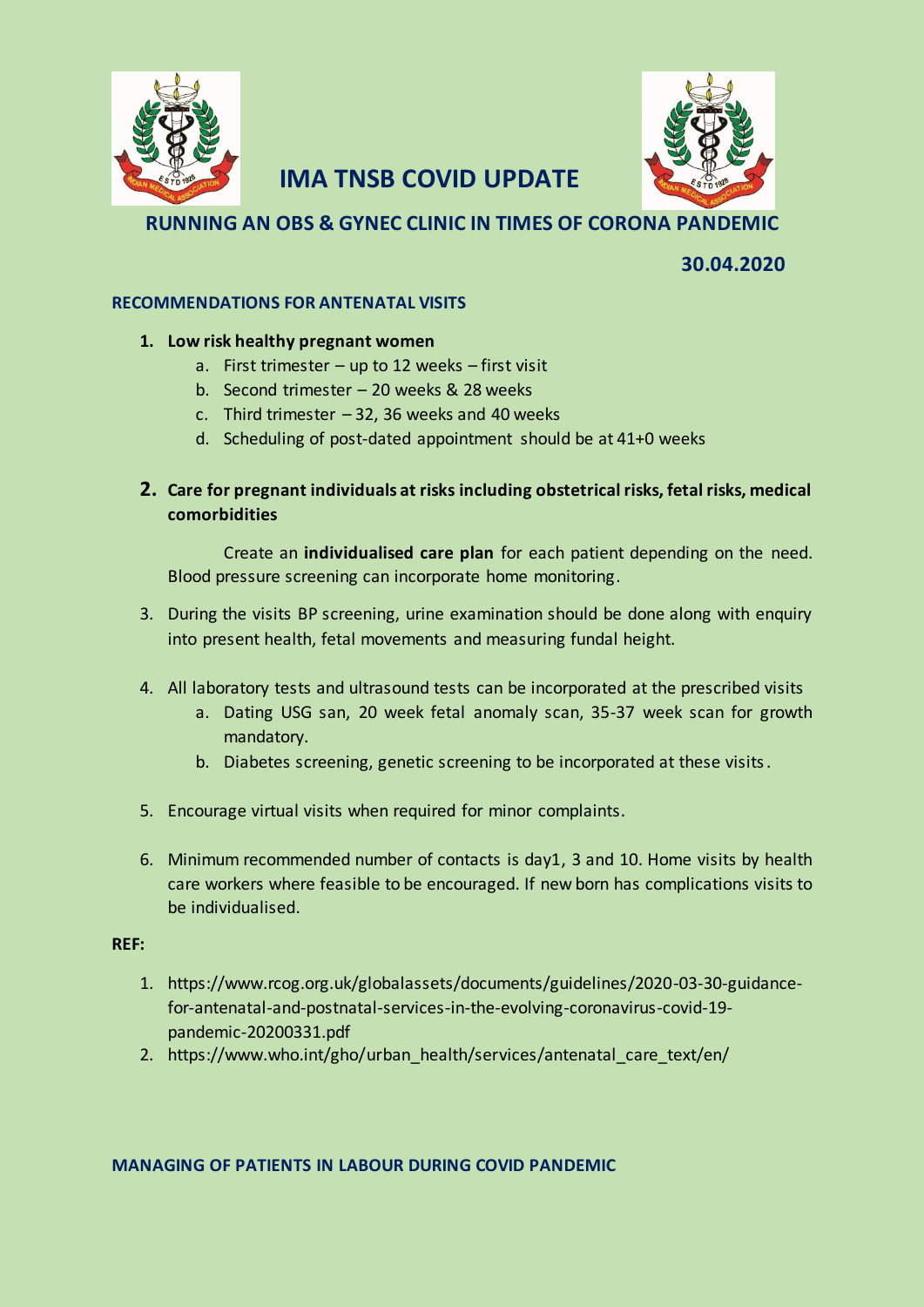1. **Managing of suspected, probable or confirmed cases of COVID 19 pregnant patients should be managed in tertiary hospitals with effective protection equipment**. The details of their management and Indian guidelines is given in [https://www.icmr.gov.in/sites/default/files/upload\\_documents/Guidance\\_for\\_Mana](https://www.icmr.gov.in/sites/default/files/upload_documents/Guidance_for_Management_of_Pregnant_Women_in_COVID19_Pandemic_12042020.pdf) [gement\\_of\\_Pregnant\\_Women\\_in\\_COVID19\\_Pandemic\\_12042020.pdf](https://www.icmr.gov.in/sites/default/files/upload_documents/Guidance_for_Management_of_Pregnant_Women_in_COVID19_Pandemic_12042020.pdf)

#### **2. Managing of patients who do not have symptoms of COVID**

- a. Do the COVID screening at the designated testing centres 5 days before the expected date of pregnancy.
- b. Caution during every delivery as there is increased risk of exposure due to forceful exhalation during normal labour and mask effectiveness is reduced due to the spread of respiratory droplets.
- c. Mode of delivery in non COVID patients to be decided on the case basis like routine times but caution to be exercised in using PPE wherever needed.
- d. Restricting the number of visitors is mandatory as well as screening of birth partner for COVID along with the pregnant patient is necessary if they choose to remain in the labour room.
- e. Expeditating the time of discharge is also advised. Discharge after 24 hours for normal delivery is recommended.

#### Ref:

- 1. [https://www.acog.org/clinical-information/physician-faqs/covid-19-faqs](https://www.acog.org/clinical-information/physician-faqs/covid-19-faqs-for-ob-gyns-obstetrics)[for-ob-gyns-obstetrics](https://www.acog.org/clinical-information/physician-faqs/covid-19-faqs-for-ob-gyns-obstetrics)
- 2. [https://www.rcog.org.uk/en/guidelines-research](https://www.rcog.org.uk/en/guidelines-research-services/guidelines/coronavirus-pregnancy/covid-19-virus-infection-and-pregnancy/#choices)[services/guidelines/coronavirus-pregnancy/covid-19-virus-infection-and](https://www.rcog.org.uk/en/guidelines-research-services/guidelines/coronavirus-pregnancy/covid-19-virus-infection-and-pregnancy/#choices)[pregnancy/#choices](https://www.rcog.org.uk/en/guidelines-research-services/guidelines/coronavirus-pregnancy/covid-19-virus-infection-and-pregnancy/#choices)

#### **GUIDELINES ON FERTILITY TREATMENT CENTRES:**